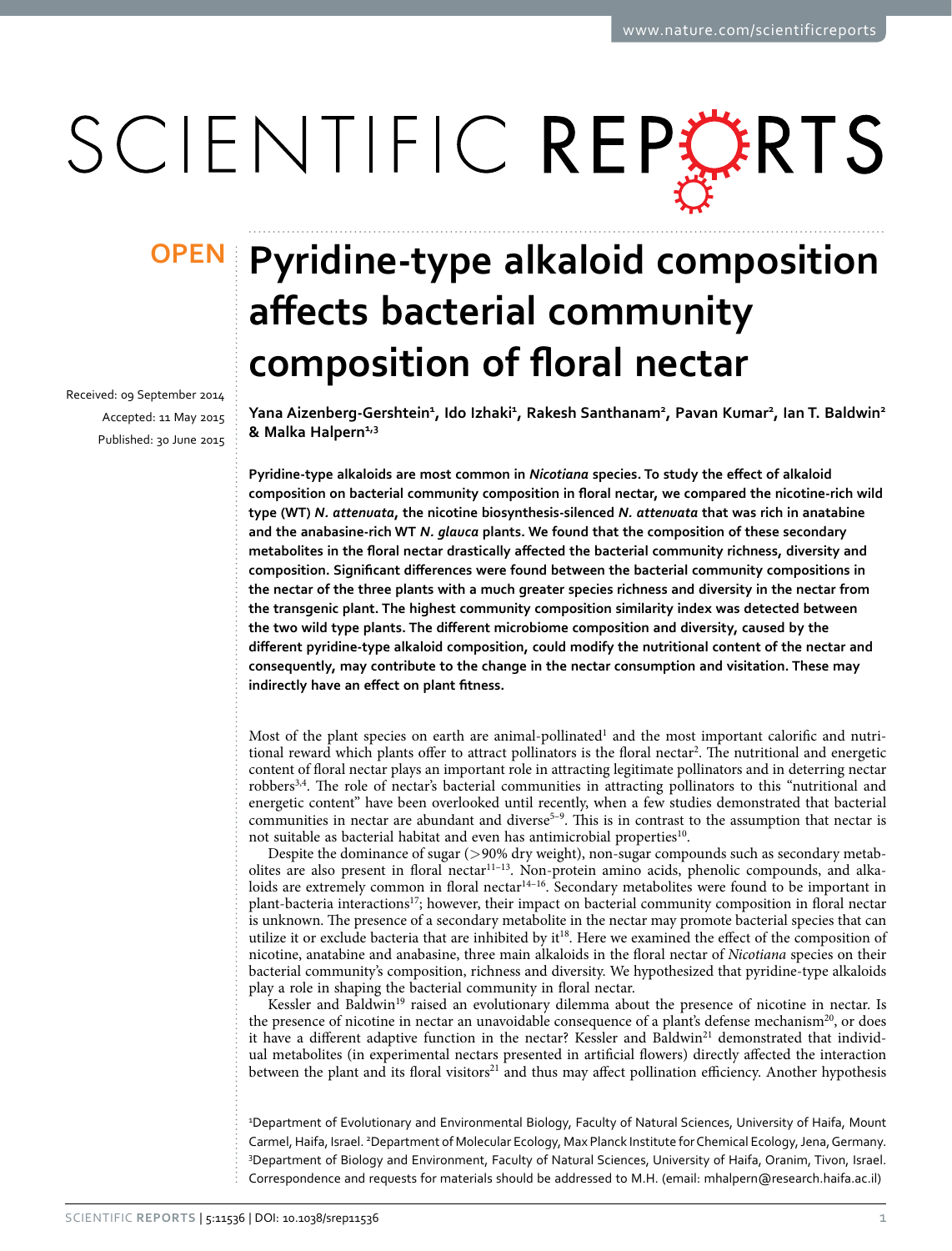for why plants produce secondary metabolites in nectar relates to the possible role that these metabolites play in shaping the bacterial community composition in nectar, which, in turn, may have an indirect effect on the attraction or deterrence of plant visitors.

Recently, we showed that honeybees (*Apis mellifera*) and other insects [*Capsodes infuscatus* (Hemiptera: Miridae)] are factors in shaping bacterial community composition in floral nectar<sup>[7](#page-8-7)[,9](#page-8-8)</sup>. Belisle *et al.*<sup>[22](#page-9-6)</sup> demonstrated that microfungi are transported to flowers by hummingbirds. The presence of a single secondary metabolite in the nectar modifies the assemblage of nectar pollinators and consumers that may act as vectors of microorganisms[21](#page-9-5)[,23](#page-9-7),[24](#page-9-8) and, thus, is likely to affect the transfer of bacteria into the nectar. For example, nicotine and caffeine elicited a significant feeding preference of bees in *Nicotiana* spp. and *Citrus* plants<sup>12</sup>, respectively, whereas sunbirds were found to be deterred by nicotine and anabasine in *Nicotiana glauca* nectar<sup>24</sup>.

*Nicotiana attenuata* is a diploid tobacco that is native to the Great Basin Desert, Utah, USA. This plant species was developed as a model system for studying the genetic basis of important traits for ecological interactions<sup>25</sup>. Nicotine is the most abundant alkaloid of *N. attenuata*, with an average concentration of  $27.6$  ppm in nectar<sup>26</sup>. It is synthesized in the roots and is transported throughout the plant, where it is known to be an efficient defense against herbivores<sup>20</sup>. Steppuhn *et al.*<sup>[27](#page-9-11)</sup> transformed native *N. attenuata* to down-regulate nicotine expression, by silencing putrescine-N-methyl transferase (to produce irPMT plants), and demonstrated that nicotine protects the plant from herbivores. They also found that anatabine (another pyridine-alkaloid), was undetectable in the WT plants, while in the irPMT plants its concentrations increased. No other differences were found between the transformed and the WT plants, either in nectar secondary metabolites, floral scent, nectar volume, sugar concentrations, or growth parameters.

*Nicotiana glauca* is a South American native plant which has invaded semi-arid parts of the world<sup>[27](#page-9-11)</sup>. The nectar of this species contains a relatively high concentration in of anabasine (5.0 $\pm$  0.8 ppm<sup>24</sup>) and much lower concentration of nicotine (0.5ppm). Nicotine concentration in *N. glauca* nectar is about 55 times lower compared to its concentration in the nectar of *N. attenuata* plants<sup>24,26</sup>. The important alkaloid in the nectar of irPMT plants which lacks nicotine - is anatabine  $(41.35 \pm 1.75 \text{ ppm}, n=10$ plants, Ian T. Baldwin, unpublished data). Thus, the nectar of each of these three plants has a different pyridine-alkaloid composition.

The aim of the current study was to examine whether the pyridine-alkaloid composition in the floral nectar affects the bacterial community composition in nectar. To achieve this goal, we first compared the bacterial community composition in the nectar of irPMT *N. attenuata* plants (with silenced nicotine expression) with that in the nectar of *N. attenuata* WT plants. In addition, we compared the bacterial community composition in the nectar of a different *Nicotiana* species (*N. glauca*) with that of both *N. attenuata* WT and irPMT plants. We used *N. glauca* as an outlier, given that, among the *Nicotiana* species, its nectar is characterized by relatively low nicotine and high anabasine concentrations. We were able to demonstrate that the elimination of a single metabolite - nicotine, which resulted in anatabine accumulation, altered the bacterial communities in the floral nectar of *N. attenuata* and also that the bacterial community in the outliner species (*N. glauca*) was more similar to that of *N. attenuata* WT than to the irPMT plants.

#### **Methods**

**Study system - nectar chemical composition.** irPMT *N. attenuata* plants are unable to synthesize nicotine, due to the silencing of the key nicotine biosynthetic enzyme, putrescine-N-methyl transferase, in an inverted repeat orientation. Full characterization of the irPMT plants can be found in Steppuhn *et al.*[2](#page-9-10)7. irPMT plants have drastically reduced transcripts of both PMT genes, and they do not produce any detectable quantities of nicotine. All compounds found in the floral scent of WT plants, with the expected exception of nicotine (t-test,  $t_{14}$  = -4.86, P < 0.001), can be detected in statistically equivalent amounts in the floral scent of the transformed plants. Sugar concentrations in nectar did not differ among WT and irPMT plants (t-test,  $t_{24} = 0.32$ ,  $P = 0.75)^{21}$  $P = 0.75)^{21}$  $P = 0.75)^{21}$ . As for nectar metabolites, irPMT plants accumulate the alkaloid anatabine up to the concentration of  $41.35 \pm 1.75$  ppm (Ian T. Baldwin, unpublished data). Anatabine is not detectable in the WT plants. Elevated anatabine levels did not affect transcript levels of other gene-encoding enzymes involved in alkaloid metabolism<sup>28</sup>. irPMT plants did not differ from WT plants in any other measured secondary metabolite or growth parameter.

*Nicotiana* **plants and nectar collection.** No specific permissions were required for plant samplings, since the field studies did not involve endangered or protected species. Floral nectar was collected from two *Nicotiana* species: *N. attenuata* and *N. glauca.* The *N. attenuata* WT and irPMT plants were sampled at the glasshouse of Max Planck Institute for Chemical Ecology, Jena, Germany, in October - November 2011 and January - February 2014, for culture-independent and culture-dependent techniques, respectively. *N. glauca* was sampled in open areas near Be'er Sheba, Israel, in November 2013. *N. attenuata* seeds (irPMT and WT plants) were germinated as previously described by Kruegel *et al.*[29](#page-9-13) and grown in individual pots, side by side in the same environmental conditions in a glasshouse. These plants were not exposed to any floral visitors. Pollinator visitation is known to differ between the WT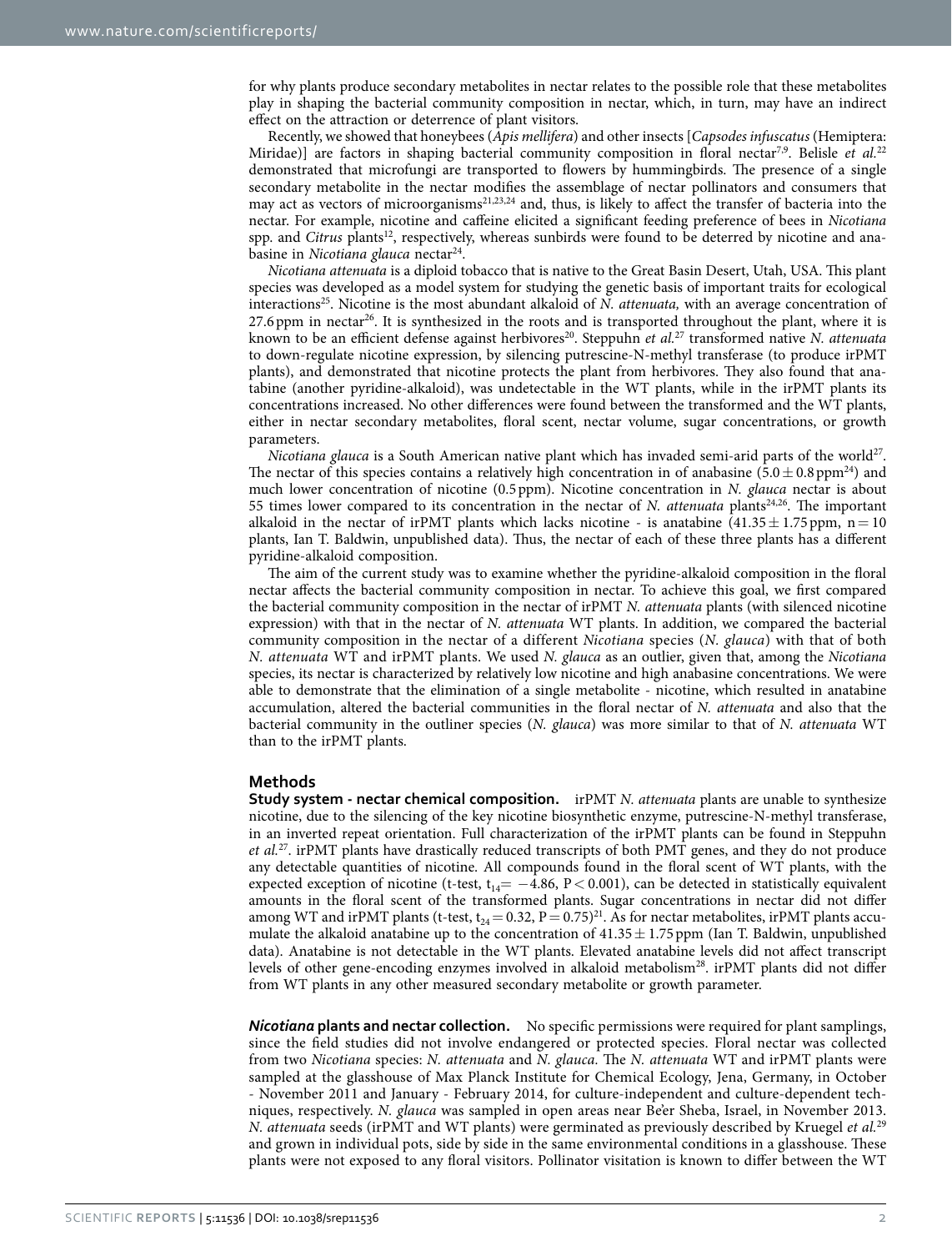and irPMT<sup>22</sup> and because pollinators can act as vectors, this would have been a confounding variable. Using greenhouse-grown plants allowed a clearer test of the effects of nicotine alone.

All plants were sampled between 07:00 am–08:00 am. For each plant sample, nectar was collected from 20–30 flowers (at least 100μl), using sterile tips (under sterile conditions to avoid contamination).

For the culture-dependent approach, the nectar was collected from five *N. attenuata* (WT) and five irPMT plants. For the culture-independent approach, nectar was collected from six *N. attenuata* WT, five *N. attenuata* irPMT, and five *N. glauca* WT (ISWT) plants.

**Culture-dependent approach.** One nectar sample from each plant got split onto four different isolation media: (i) tap water-yeast extract agar [TWYE; 0.25 g of yeast extract (Roth), 0.5 g of K<sub>2</sub>HPO<sub>4</sub>, and 16 g of agar (Roth) per L of tap water]; (ii) *Streptomycetes* isolation media (SIM; 0.4 g casein, 1.0 g starch,  $0.5$  g KNO3,  $0.2$  g K<sub>2</sub>HPO4,  $0.1$  g MgSO4,  $0.1$  g CaCO<sub>3</sub> and 16 g agar in 1L distilled water); (iii) R2A agar (Fluka Analytical, Germany) and (iv) Nutrient agar (NA, Fluka Analytical, Germany). No colonies were observed in SIM and TWYE media. After incubation, colonies were picked from R2A and NA plates, sub-cultured and purified. For long-term use, each culture was suspended in 50% glycerol solution and stored at −80 °C.

*Species identification procedure.* A total of 83 16S rRNA amplifications were performed for the bacterial isolates, using Ready Mix Taq PCR reaction mix (Sigma-Aldrich), template DNA and  $50\mu$ M primers [27F (5'-AGAGTTTGATCCTGGCTCAG-3') and 1492R (5'-GGTTACCTTGTTACGACTT-3')]<sup>29</sup>. The reaction conditions were as follows: 95 °C for 1min, followed by 30 cycles of denaturation at 95 °C for 30 s, annealing at 53 °C for 30 s and primer extension at 72 °C for 30 s, followed by a final extension at 72 °C for 5min. Direct sequencing using the primer 783R (5'-CTACCAGGGTAT C TAATCCTG-3') [30](#page-9-14) was conducted in Big Dye Mix (Applied Biosystems, Foster City, CA, USA), and purification of the sequencing reactions was performed using the Nucleo-SEQ Kit (Macherey-Nagel, Düren, Germany). Analysis of all sequences was carried out in EzTaxon server (<http://eztaxon-e.ezbiocloud.net/>)[31.](#page-9-15) Based on the genera level, a phylogenetic tree was generated for all the 16S rRNA sequences, using neighbor-joining algorithms drawn from the MEGA 5 package<sup>32</sup>. An evolutionary distance matrix for the neighbor-joining analysis was prepared using the Jukes and Cantor model<sup>33</sup>. The robustness of the inferred tree topologies was evaluated after 1000 bootstrap replicates of the neighbor-joining data using MEGA 5 software. Nucleotide sequence accession numbers of the partial 16S rRNA sequences determined in this study were deposited in the GenBank (LK020716- LK020798).

*Statistical analyses of the cultured communities.* To determine whether the cultured bacterial communi-ties in WT and irPMT nectar were significantly different, we used phylogenetic indices such as UniFrac<sup>[34](#page-9-18)</sup> and P-test significance test $35$ .

**Culture-independent approach.** DNA was extracted from the nectar samples using a DNA isolation kit (DNeasy Blood and Tissue, Qiagene, Germany) according to the manufacturer's instructions.

*Generation of the 16S rRNA gene library.* Genomic DNA was PCR-amplified using primers targeting the V4 variable region of the bacterial small subunit (SSU) ribosomal RNA (rRNA) gene. The primers contained 5' common sequence tags, as described previously (e.g., Moonsamy *et al.* 2013)<sup>36</sup>. The primers CS1\_515F (ACACTGACGACATGGTTCTACAGTGCCAGCMGCCGCGGTAA) and CS2\_806R (TACGGTAGCAGAGACTTGGTCTGGACTACHVGGGTWTCTAAT) (e.g. Caporaso *et al.* 2012)[37](#page-9-21) were synthesized by Sigma-Aldrich (Israel) as standard oligonucleotides.

PCR amplifications were performed in 25μl reactions in PCR tubes. A mastermix was made using the EmeraldAmp MAX HS PCR Master Mix (Takara bio Inc). Final concentration of CS1\_515F and CS2\_806R primers was  $0.5 \frac{\text{ng}}{\mu}$ . Genomic DNA in the amount of  $10-100 \frac{\text{ng}}{\text{g}}$  was added to each PCR reaction. Cycling conditions were as follows: 95 °C for 5minutes, followed by 28 cycles at 95 °C for 30", 55 °C for 45" and 68 °C for 30". A final 7minute elongation step was performed at 68 °C. Each sample was analyzed using agarose gel electrophoresis. Reactions were verified to contain visible amplification, in addition to no visible amplification in the no-template control, prior to the second stage of PCR amplification.

*Illumina MiSeq sequencing. MiSeq sequencing* was performed at DNA Services (DNAS) Facility – University of Illinois at Chicago (UIC). Before sequencing, a second PCR amplification was performed in a 10μl reaction in 96-well plates. A mastermix for the entire plate was made using the 2X AccuPrime SuperMix II. Each well received a separate primer pair, obtained from the Access Array Barcode Library for Illumina Sequences. The final concentration of each primer was 400nM, and each well received a separate primer set with a unique 10-base barcode (Fluidigm, South San Francisco, CA; Item# 100-4876). Separate reactions with unique barcodes were included for positive control, no-template control (reaction 1), and a second no-template control reaction containing only Access Array Barcode library primers. Cycling conditions were as follows: 95 °C for 5minutes, followed by 28 cycles at 95 °C for 30", 60 °C for 30" and 68 °C for 30". A final, 7minute elongation step was performed at 68 °C. PCR yields of positive and negative controls and select samples were validated using Qubit fluorometric quantitation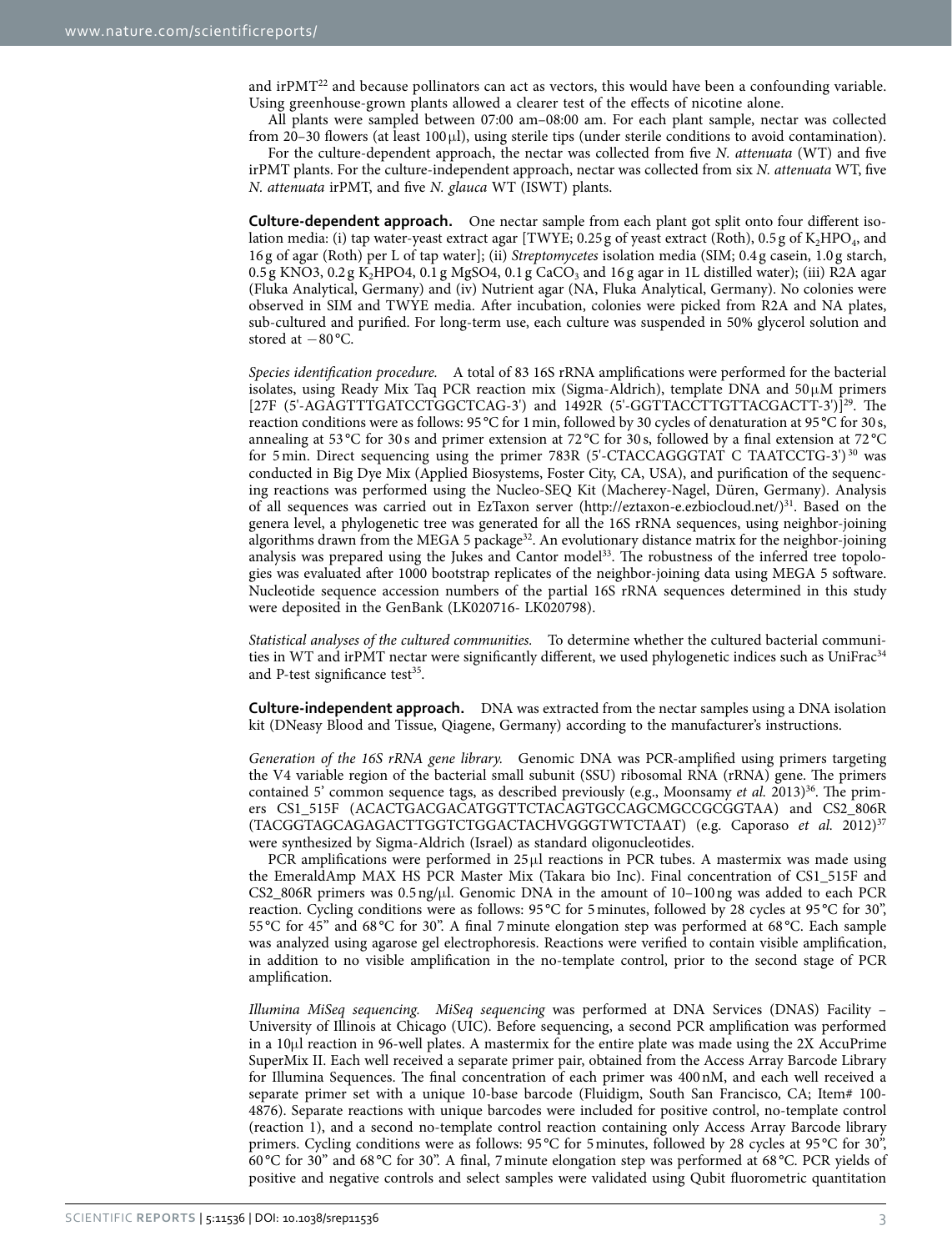with the Qubit 2.0 fluorometer (Life Technologies) and with size and quantification employing an Agilent TapeStation2200 device with D1000 ScreenTape (Agilent Technologies, Santa Clara, California). After assessing no amplification in the negative controls, samples were pooled in equal volume and purified using solid phase reversible immobilization (SPRI) cleanup, implemented with AMPure XP beads at a ratio of 0.6X (v:v) SPRI solution to sample. This ratio removes DNA fragments shorter than 300bp from the pooled libraries. The final quality control was performed using TapeStation2200 and Qubit analysis, prior to dilution to 6pM for emulsion PCR.

Pooled, diluted libraries were sequenced on an Illumina MiSeq instrument, using a MiSeq 600-cycle sequencing kit version 3, and analyzed with Casava1.8 (pipeline 1.8). Reads were 200 nucleotides in length (paired end,  $2 \times 200$ ). PhiX DNA was used as a spike-in control. Barcode sequences from Fluidigm were provided to the MiSeq server, and sequences were automatically binned according to 10-base multiplex identifier (MID) sequences. Raw reads were recovered as FASTQ files.

Sequence analysis. Bioinformatics were performed using MOTHUR v.1.33.3<sup>38</sup>. The operational taxonomic unit (OTU)-based approach of the MiSeq Standard Operating Procedure (SOP) was followed (Kozich *et al.* 2013[39\)](#page-9-23). Briefly, any sequences with ambiguities or homopolymers longer than 8 bases were removed from the data set. Sequences were aligned using the SILVA-compatible alignment database available within MOTHUR. Sequences were trimmed to a uniform length of 295 base pairs, and chimeric sequences were removed using Uchime (Edgar *et al.* 2011<sup>40</sup>). We classified sequences using the MOTHUR-formatted version of the RDP training set (v.9), and any unknown, chloroplast, mitochondrial, archaeal, or eukaryotic sequences were removed. Sequences were clustered into OTUs, based on 97% sequence identity. To avoid biases associated with uneven numbers of sequences across samples, the entire dataset was randomly subsampled to the minimum number of sequences per sample (lowest number of sequences that were obtained in a sample): 2146 sequences per sample.

All of the sequence data analyses reported in this paper can be downloaded from the National Center for Biotechnology Information (NCBI) Sequence Read Archive (SRA) with accession number SRP049451.

*Microbial richness and similarity estimations. Alpha Diversity.* We calculated microbial richness in the floral nectar of each of the three plants (WT, irPMT, ISWT) on the subsampled OTUs and genera tables. The expected taxon (either OTU or genera) richness for the complete collection of each of the three plants was calculated by the abundance-based Chao 1. The Chao 1, a nonparametric, abundance-based richness estimator that predicts the true number of taxa based on the proportion of rare taxa in a sam $ple<sup>41</sup>$ , was found to be suitable for microbial diversity analysis<sup>42</sup>. To remove the effect of sample order, the sample order was randomized 100 times and the mean richness estimate was computed for each sample accumulation level.

*Beta-Diversity.* To evaluate the similarities of the bacterial community composition between each pair of the three plant types, we calculated the observed shared subsampled OTUs (Sobs) and the expected number of shared OTUs, using Chao's coverage-based estimator<sup>43</sup>. In addition, we calculated Chao's Estimated Jaccard and Sørensen incidence-based similarity indices, based on the OTU analysis. The two latter indices are incidence-based estimates of the probability that, if one individual is chosen from each of two plant types, both belong to OTUs that are shared between the plants<sup>44</sup>. This model also accounts for the probability that some OTUs were not sampled when actually present. This method allows for a bootstrapping approach ( $n = 200$ ) to generate SD for the estimated similarities. All above calculations were performed using Estimate S9.1.0

To visualize beta-diversity among the three plant types (WT, irPMT, ISWT), we processed the data using the MOTHUR program (version 1.33.3; Schloss *et al.*<sup>38</sup>), to generate the following: (a) A Venn diagram was generated to show the number of unique and overlapping taxon memberships between the three plant types at a distance of 0.03. (b) A dendrogram describing the similarity of the samples to each other was generated using the jclass calculator within the *tree.shared* command, which returns the traditional Jaccard index measuring the dissimilarity between two communities. Parsimony analysis and the UniFrac weighted algorithm were used to determine whether the clustering within the resulting dendrogram was statistically significant. (c) Ordination plots based on the jclass distance matrix between samples were plotted using the *dist.shared* command with Principal Coordinates Analysis (PCoA) in 2 dimensions. Two methods were used to statistically analyze the plots: (1) analysis of molecular variance (AMOVA), which tests whether the centers of the clouds of samples representing each plant type are more separated than the variation among the samples of the same plant species, and (2) Bartlett's test for homogeneity of variance, which determines whether the variation in each of the plant type samples is different.

#### **Results**

**Culture-dependent approach.** Isolates belonging to a total of 33 different species and three classes ([Table 1](#page-4-0), total of 83 isolates; 43-WT, 40-irPMT) were identified in all of the nectar samples (WT and irPMT). The isolates were recovered only from two bacterial media R2A (23-WT, 20-irPMT) and NA (19-WT, 21-irPMT). Only five species (17 isolates) were found in both the WT and the irPMT nectar samples. Sixteen species (35 isolates) were recovered only from the WT nectar, and 12 species (31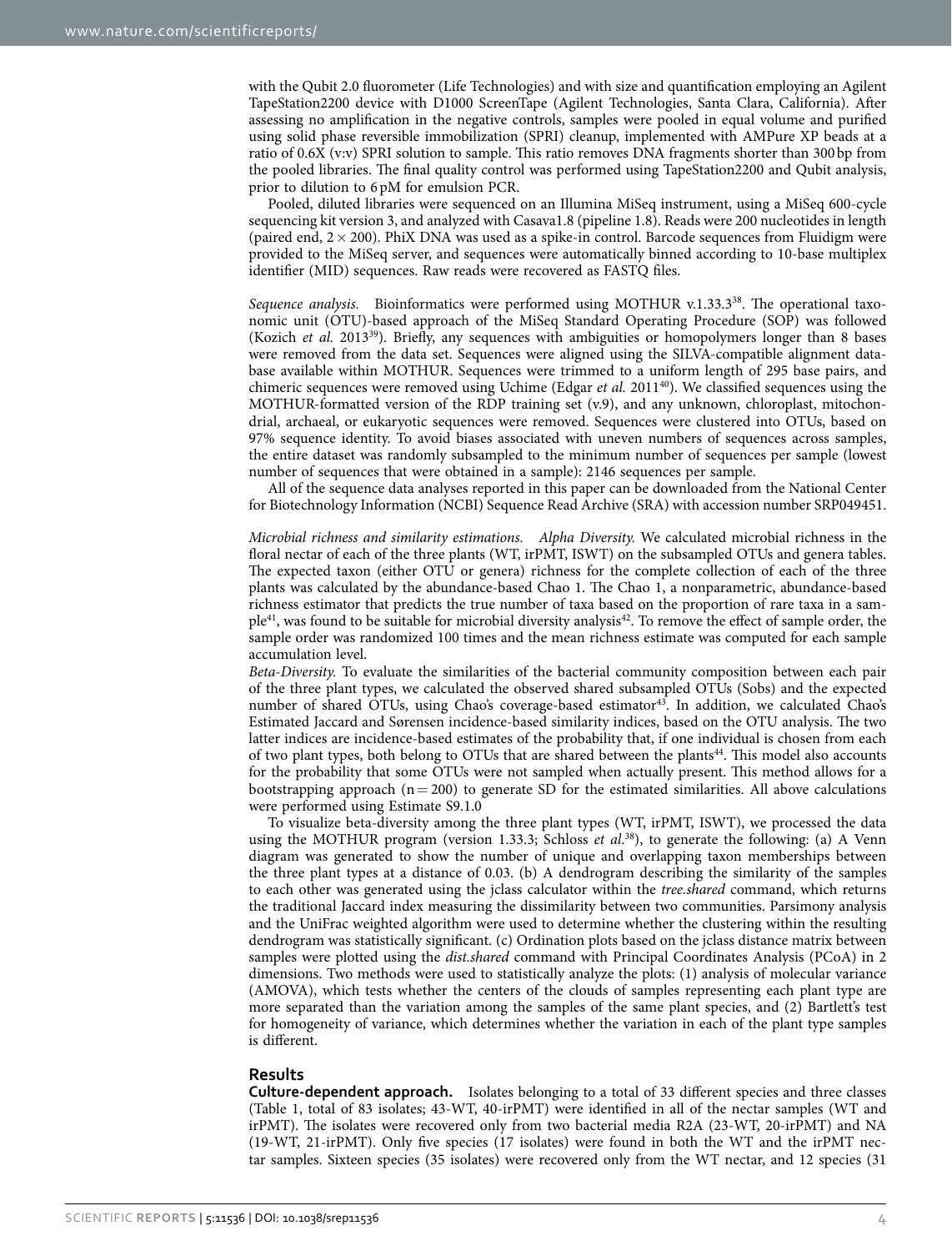<span id="page-4-0"></span>

| <b>Class</b>        | <b>Closest relative in GenBank database</b> | N. attenuata irPMT | N. attenuata WT |
|---------------------|---------------------------------------------|--------------------|-----------------|
|                     | Streptomyces glauciniger                    |                    | 1(99.85)        |
|                     | Streptomyces yeochonensis                   |                    | 1(98.6)         |
|                     | Streptomyces brevispora                     | 10 (99.4-99.7)     |                 |
|                     | Streptomyces olivaceus                      | 3 (99.5-99.84)     |                 |
|                     | Streptomyces viridobrunneus                 | $5(98-98.5)$       |                 |
|                     | Microbacterium lacus                        | 1(100)             |                 |
| Actinobacteria      | Microbacterium profundi                     | 2 (98.6-99.2)      |                 |
|                     | Micrococcus luteus                          | $4(99.8-100)$      | 3 (99.7-99.9)   |
|                     | Micrococcus yunnanensis                     | 1(100)             | 1(100)          |
|                     | Micromonospora aurantiaca                   |                    | $4(99.7-100)$   |
|                     | Nocardioides kongjuensis                    |                    | $2(97.2-97.9)$  |
|                     | Aeromicrobium ponti                         |                    | 1(99.85)        |
|                     | Arthrobacter globiformis                    |                    | 1(99.42)        |
|                     | Arthrobacter humicola                       | 2(99.71)           |                 |
|                     | Methylobacterium extorquens                 | 1(99.27)           |                 |
|                     | Methylobacterium hispanicum                 | 1(99.56)           |                 |
|                     | Methylobacterium platani                    | 3 (99.3-99.56)     |                 |
|                     | Methylobacterium populi                     | 1(99.71)           | $2(99.8-100)$   |
| Alphaproteobacteria | Methylobacterium thiocyanatum               | 1(99.7)            | 1(100)          |
|                     | Methylobacterium komagatae                  |                    | 1(97.17)        |
|                     | Methylobacterium longum                     |                    | 1(99.68)        |
|                     | Methylobacterium oryzae                     |                    | 2(100)          |
|                     | Methylobacterium radiotolerans              |                    | $7(99.2-100)$   |
|                     | Rhizobium halotolerans                      |                    | 1(97.37)        |
|                     | Sphingomonas aquatilis                      | 2(100)             |                 |
|                     | Bacillus aryabhattai                        |                    | $6(99.6-99.8)$  |
| Bacilli             | Bacillus isronensis                         |                    | 1(98.8)         |
|                     | Fictibacillus phosphorivorans               | 1(100)             |                 |
|                     | Paenibacillus mendelii                      | 1(99.87)           |                 |
|                     | Staphylococcus epidermidis                  | 2(99.86)           | 1(99.87)        |
|                     | Staphylococcus haemolyticus                 |                    | 1(99.21)        |
|                     | Staphylococcus pasteuri                     |                    | 1(99.6)         |
|                     | Staphylococcus warneri                      |                    | 4 (99.2-99.8)   |

**Table 1. Cultured bacterial isolates from nectar of** *N. attenuata* **WT and nicotine free irPMT transgenic line (n=83).** The number before the parentheses indicates the quantity of isolates retrieved and the number inside the parentheses indicates the 16S rRNA gene similarity percentages to the closet known species. The isolates were identified using EzTaxon server ([http://eztaxon-e.ezbiocloud.net/ezt\\_resultsQ](http://eztaxon-e.ezbiocloud.net/ezt_resultsQ)) and sequence lengths were from 700–800bp.

isolates) were recovered only from the irPMT nectar. Five novel bacterial species (with 97–98% similarities in the 16S rRNA gene sequences to known species) were isolated ([Table 1\)](#page-4-0).

Bacterial communities in the WT nectar were evenly dominated by three different bacterial classes (*Actinobacteria, Bacilli* and *Alphaproteobacteria*, 32–35%). In contrast, the irPMT nectar was highly dominated by *Actinobacteria* (70%), followed by *Alphaproteobacteria* (20%), and *Bacilli* (10%). At the genus level, the relative position and diversity found among nectar bacterial communities of the WT and the irPMT plants was also reflected in the 16S rRNA phylogenetic tree (Fig. S1).

A phylogenetic tree was constructed based on species level and subjected to UniFrac and P-test significance test ([http://unifrac.colorado.edu/\)](http://unifrac.colorado.edu/). The bacterial communities from the WT and the irPMT nectar samples were significantly different [UniFrac (*P*= 0.01) and P-test (*P*= 0.03)], demonstrating that nicotine has a direct effect on nectar's bacterial community composition.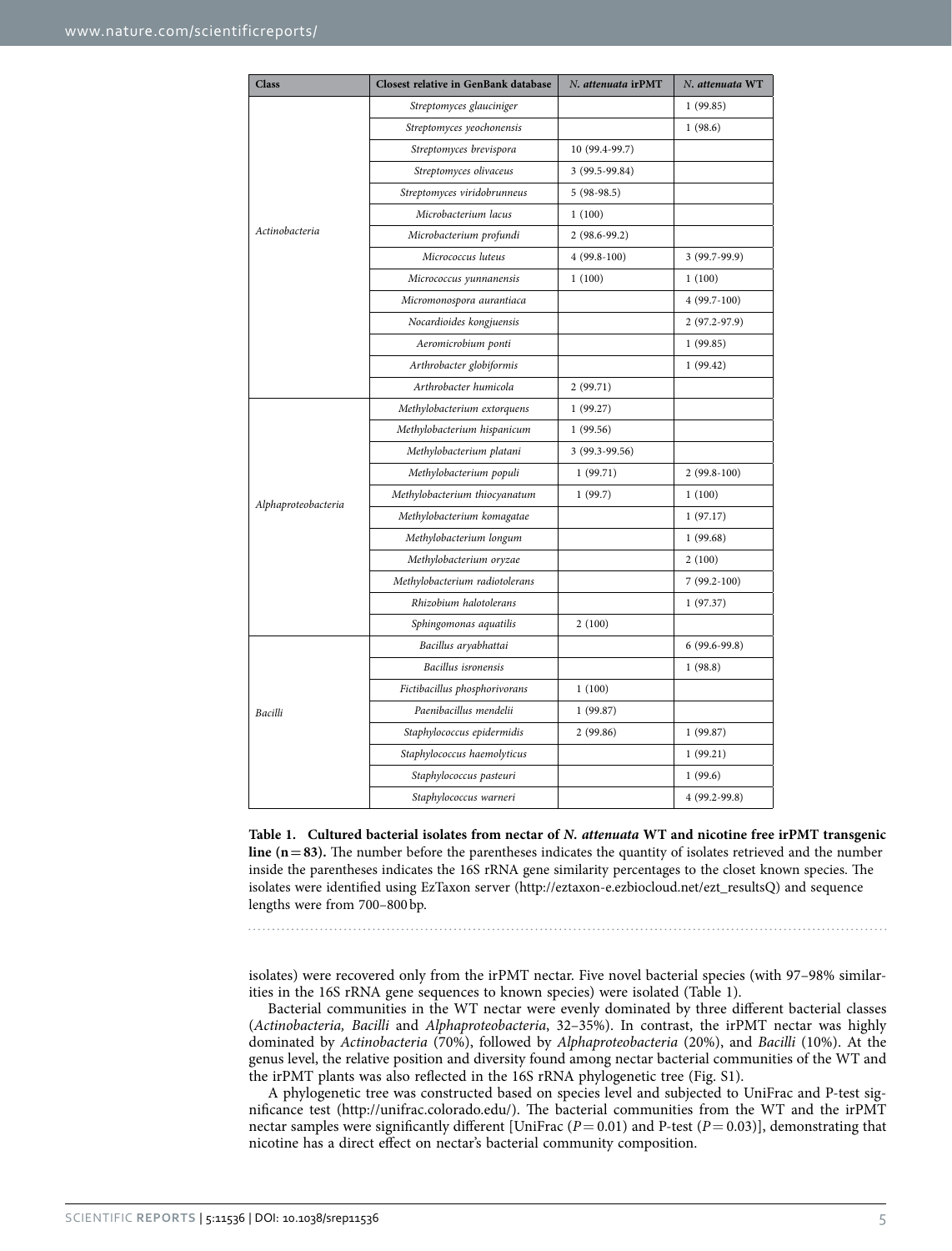

<span id="page-5-0"></span>**Figure 1. Principal coordinates analysis (PCoA) based on OTU relative abundances of the bacterial community composition in the floral nectar of** *N***.** *attenuata* **WT, transgenic** *N. attenuata* **irPMT and** *N***.**  *glauca* **ISWT samples.** The first two principal coordinates (PC1 and PC2) from the principal coordinate analysis of unweighted UniFrac are plotted for each sample. The variance explained by the PCs is indicated on the axes.

<span id="page-5-1"></span>

| Phylogenetic level |                     | N. attenuata WT | N. attenuata irPMT | N. glauca ISWT |
|--------------------|---------------------|-----------------|--------------------|----------------|
| OTU's              | Sobs Mean           | 139             | 574                | 115            |
|                    | Chao1               | 160             | 1134               | 122            |
|                    | $(95\% \text{ CI})$ | $(147-196)$     | $(976 - 1355)$     | $(117-139)$    |
| Genera             | Sobs Mean           | 104             | 315                | 89             |
|                    | Chao1               | 111             | 372                | 90             |
|                    | (95% CI)            | $(106 - 130)$   | $(343 - 428)$      | $(89 - 96)$    |

**Table 2. Microbial richness of the three plants' nectar of the subsampled OTU's and genera levels.** Sobs Mean is the average number of different taxonomic units in the samples and Chao1 is an estimator of the expected taxonomic richness for the complete collection of each of the three plants (see details in the Methods).

**Culture-independent approach.** *General characteristics of nectar communities*. Bacterial communities of nectar from six *N. attenuata* wild type (WT), five *N.* attenuata irPMT (irPMT), and five *N.glauca* wild type (ISWT) plants were studied using illumine MiSeq technique. Across all nectar samples (16 plants in total), we obtained 91,445 quality sequences (after removal of 691,006 sequences that were identified as chloroplast, mitochondrial, archaeal, or eukaryotic sequences). Those sequences were classified in a total of 1101 unique OTUs at the 97% sequence similarity level across all samples. After subsampling all the 16 samples to the smallest sample (2146 sequences), the total of 34,336 sequences were classified into 578 OTUs (97% sequence similarity). OTU data with taxonomic classifications and abundance within each plant type are shown in Table S1. The abundance-based coverage value at the 3% criteria for irPMT, WT, and ISWT plants were 96.2%, 99.3%, and 99.5% respectively. At 3% sequence divergence, most rarefaction curves, describing the number of OTUs observed as a function of sampling effort, asymptote [full data (Fig. S2a) and subsampled data (Fig. S2b)]. These indicate that the surveying effort covered almost the full extent of taxonomic diversity at this genetic distance (Fig. S2).

*Composition and richness of bacterial communities in the nectar.* Bacterial isolates found in *N. attenuata* WT nectar were predominantly of the class *Bacilli* (38.5%), followed by *Actinobacteria* (22.8%), and *Gammaproteobacteria* (20.3%). In the irPMT nectar samples, bacterial isolates were predominantly of the *Bacilli* class (36.4%), followed by *Actinobacteria* (20.5%), and *Gammaproteobacteria* (11.8%). Sequence analysis showed significant differences between the bacterial communities from the nectar of the wild type (*N. atttenuata*) and the transgenic *N. attenuata* (AMOVA,  $F_{1,9} = 2.34$ ;  $P = 0.01$ ), as was also demonstrated by the PCoA ordination that was based on OTU relative abundances ([Fig. 1\)](#page-5-0).

We further compared the bacterial communities from nectar of *N. attenuata* WT and transgenic plants with nectar that was obtained from another *Nicotiana* plant species (*N. glauca* - ISWT) as an outlier. The majority of the bacterial sequences from nectar of ISWT plants were classified as *Gammaproteobacteria* (61.8%), followed by *Bacilli* (14.9%) and *Actinobacteria* (9.8%). The nectar of the three plant types differed in their bacterial taxonomic richness, both at the OTU and at the genus levels. The nectar of the transgenic *N. attenuata* (irPMT) had 4–5 times and 7–9 times higher observed and expected bacterial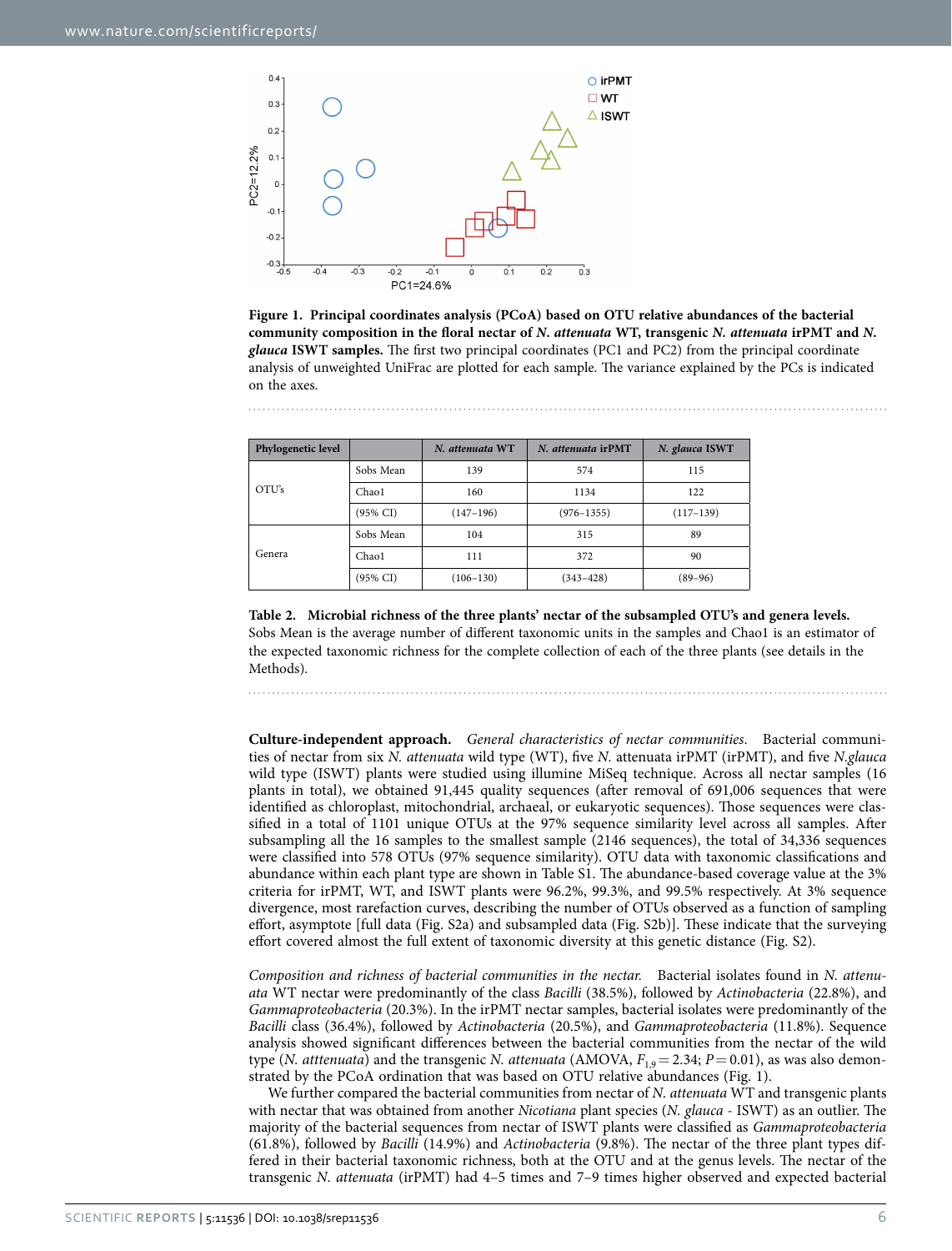<span id="page-6-0"></span>

|                                    | N. attenuata WT -<br>N. glauca ISWT | N. attenuata WT -<br>N.attenuata irPMT | N. attenuata irPMT<br>- N. glauca ISWT |
|------------------------------------|-------------------------------------|----------------------------------------|----------------------------------------|
| Shared OTU's                       | 93                                  | 137                                    | 113                                    |
| Chao OTU Shared Estimated          | 103                                 | 150                                    | 133                                    |
| Chao-Sørensen-Est similarity index | 0.883                               | 0.694                                  | 0.649                                  |
| Chao-Sørensen SD                   | 0.033                               | 0.012                                  | 0.017                                  |
| Chao-Jaccard similarity index      | 0.791                               | 0.532                                  | 0.480                                  |
| Jaccard SD                         | 0.054                               | 0.015                                  | 0.019                                  |

**Table 3. Pairwise similarity indices of bacterial community composition in the floral nectar of the three plant types, based on subsample of the OTU table.**



<span id="page-6-1"></span>**Figure 2. UniFrac dendrogram showing the similarity of the floral nectar samples obtained from each plant type (WT-** *N. attenuata* **wild type, irPMT - transgenic** *N. attenuata***, and ISWT** *N. glauca***), using Jaccard coefficient (jclass) structural diversity measure.** 

OTU richness compared to the *N. attenuata* WT and *N. glauca* nectar, respectively (Sobs Mean and Chao1 estimators, [Table 2](#page-5-1)). ISWT had the lowest number of taxa, whereas the *N. attenuata* WT was intermediate. Thus, the transgenic *N. attenuata* (irPMT) nectar harbored a much richer bacterial community than did the two wild-type plants.

The two incidence-based similarity indices, Chao-Sørensen and Chao-Jaccard, which were used to compare bacterial community composition among the three plant types, demonstrated that the bacterial community composition in the nectar of the irPMT plants was about as different from the composition in the WT nectar as it was from that in the ISWT nectar [\(Table 3](#page-5-1)). The highest similarity values were found between the nectar samples of the two wild type plants (WT and ISWT, [Table 3](#page-6-0)).

The principal coordinates analysis (PCoA) of the sequenced data showed a clear clustering of the various samples from each plant type in a distinct region of the ordination (with the exception of one sample from the irPMT plant that was clustered with the WT samples, [Fig. 1\)](#page-5-0). The AMOVA that was used to assess the statistical significance of the spatial separation observed among the three plant types in the PCoA ordination plots showed statistically significant dissimilarities across the three groups  $(F_{2,6}=2.98,$ *P*< 0.001). Bartlett's test for homogeneity of variances demonstrated that there was a significant difference in the variation of the samples obtained from the three plant types  $(P= 0.005)$ .

The dendrogram of the community cluster analysis under the Jaccard coefficient (jclass) structural diversity measure showed separated positions of the bacterial community in the floral nectar of each of the three plant types [\(Fig. 2\)](#page-6-1). *N. attenuata* WT samples were closer to *N. glauca* ISWT samples than to the samples obtained from *N. attenuata* irPMT [\(Fig. 2](#page-6-1)). Parsimony analysis of this UniFrac dendrogram showed a significant difference for the data corresponding to the clustering of the samples between *N. glauca* ISWT and *N. attenuata* WT (*P*< 0.05), between irPMT and WT (*P*< 0.05), and marginally significant between irPMT and ISWT plants ( $P = 0.08$ ). UniFrac weighted analysis, which determines whether two or more communities have statistically significant structural dissimilarities, indicated statistically significant dissimilarities among the samples of each pair from the three studied plant types  $(P < 0.001)$ .

The Venn diagram [\(Fig. 3\)](#page-7-0) showed that *N. attenuata* irPMT had the highest number of unique OTUs  $(417/578 = 72.1\%)$ . The two wild types had only two  $(0.3\%)$  unique OTUs. It was also demonstrated that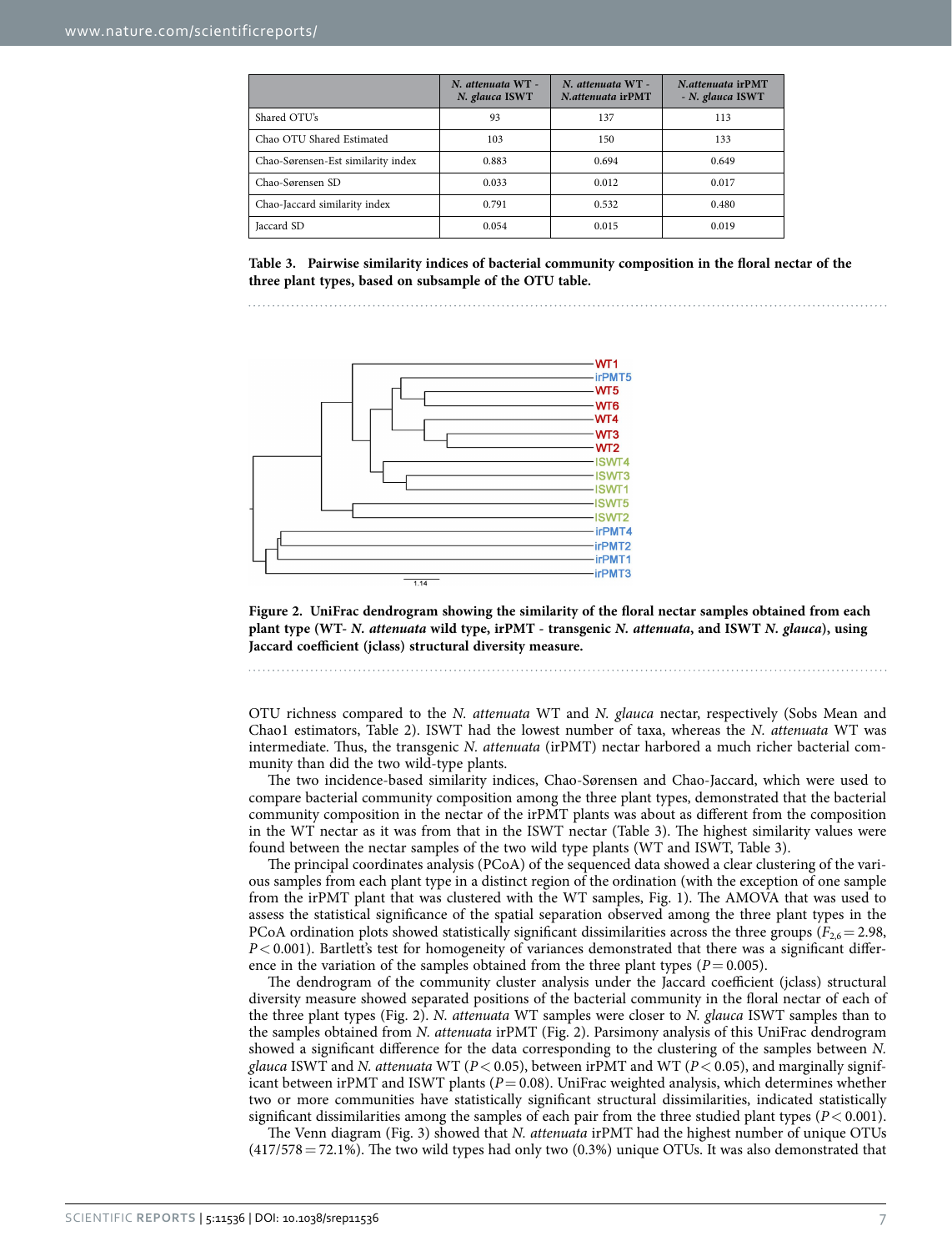

<span id="page-7-0"></span>**Figure 3. Venn Diagram at distance 0.03, illustrating the number of unique and shared subsampled OTUs (97% sequence similarity), within the libraries of the bacterial communities in the nectar of the three studied plant types,** *N. attenuata* **WT,** *N. attenuata* **irPMT, and** *N. glauca* **ISWT.** 

the irPMT plants shared a low fraction of OTUs with the WT plants (7.6%) and with the ISWT plants (3.4%). Only 93 (16.1%) OTUs overlapped among the three plant types ([Fig. 3](#page-7-0)).

Species belonging to the genera *Gardnerella* and *Lactobacillus* were detected only in irPMT plants, *Enterococcus* was found only in the WT plants, and *Enhydrobacter* and *Vibrio* were detected only in the ISWT plants (Table S2). Full taxonomic classifications in the genera level are shown in Table S2.

#### **Discussion**

Here we have demonstrated that the elimination of a single secondary metabolite - nicotine, which caused an elevation of another secondary metabolite - anatabine, drastically affected the composition and diversity of bacterial communities in floral nectar. This was shown both by culturable and as well as by unculturable methods. The culture-dependent method demonstrated that only five out of 33 different bacterial species were isolated from both *N. attenuata* WT and the transgenic irPMT plants [\(Table 1](#page-4-0)). By using the MiSeq illumina technique, we found that only 23.7% of the total observed OTUs (137/578) were identified in both the *N. attenuata* WT and the transgenic irPMT plant. The bacterial community composition in the nectar of the outlier plant species within the genus (*N. glauca*) was different from both *N. attenuata* WT and the transgenic irPMT plants. However, the similarity indices between the two wild type plants were much higher than between each one of them and the irPMT plants.

A possible explanation for this observation is a differential response of the bacterial community to the different pyridine-type composition of the nectar of these three plants. Studies showed that nicotine interferes with the growth of microorganisms<sup>45</sup>. Nicotine is undetectable in irPMT plants while both wild type plants contain nicotine, although about 55 times lower in *N. glauca* compared to its concentration in *N. attenuata* WT plants. Yet, the effect of nicotine on the bacterial community might be crucial even in relatively low concentrations and thus leads to a relatively similar community composition of the two wild type plants. Furthermore, anabasine which is the most dominant alkaloid in *N. glauca* is known to possess pronounced antibacterial propertie[s46](#page-9-30)[,47](#page-9-31). Thus, anabasine may have a similar prominent impact on the bacterial community as nicotine.

Furthermore, the taxonomic richness of the bacterial communities in the floral nectar of the irPMT plants was 574 and 1134 for Sobs and Chao1 expected OTUs, respectively [\(Table 2](#page-5-1)). These values were much higher than in the two wild type plants. Such high richness and diversity are probably due to the elimination of nicotine, which is considered an extremely toxic alkaloid<sup>25[,48](#page-9-32)</sup>, from the irPMT plants and/or due to the presence of high anatabine concentrations. This suggests that anatabine, which is characterized only in *N. attenuata* irPMT plants, enabled the inhabitation of many more bacteria than nicotine and anabasine. Indeed, Steppuhn *et al.* (2004)<sup>[27](#page-9-11)</sup> demonstrated strong evidence that nicotine but not anatabine efficiently protects plants against herbivorous insects. There are no parallel studies that compare the antibacterial effects of nicotine and anatabin. However, we suggest that while the presence of nicotine and anabasine inhibited some bacterial species proliferation in the nectar, the presence of anatabine supported it.

Studies showed that some bacteria have developed nicotine resistance<sup>[18](#page-9-2)</sup>. For example, a study on bacterial communities inhabiting *Nicotiana* leaves demonstrated that some bacterial species were adapted to nicotine as a growth substrate, and developed biochemical strategies to decompose this organic heterocyclic compound (reviewed by Brandsch<sup>49</sup>). In the current study, we observed a relatively low bacterial OTU numbers in the nectar of the WT and the ISWT plants. Some of these OTUs are probably adapted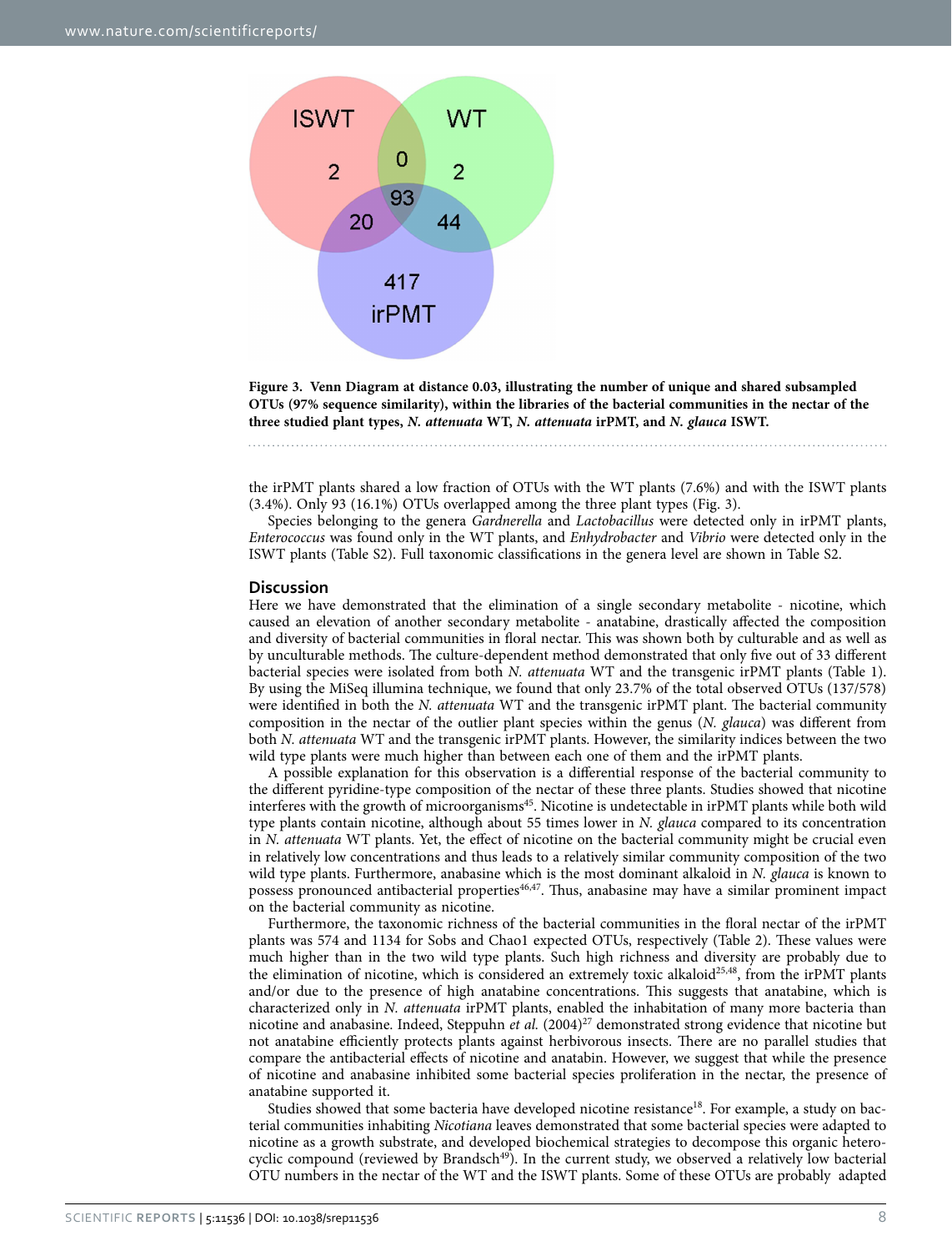to nicotine as a growth substrate. However, as far as we know, the influence of anatabine on bacterial growth was never studied before.

The nectar from *N. attenuata* WT and from the transgenic irPMT plants that were grown in a closed greenhouse had significantly different bacterial community composition. Secondary metabolism is known to be sensitive to environmental parameters that differ between glasshouse and field conditions (e.g., UV-B influence<sup>50</sup>). However, in a previous study<sup>27</sup>, no significant difference was found between plants that were grown in the field and in the glasshouse in nicotine and anatabine levels (either in the WT or in the irPMT plants). Recently, we showed that nectar consumers may act in a natural environment as bacterial vectors<sup>7,9</sup> and affect the transfer of bacteria into the nectar. Although WT and irPMT plants in the current study were not exposed to visitors, as they both were grown in a greenhouse with no access to nectar consumers or pests, they nevertheless possessed diverse bacterial communities. This indicates that bacteria are probably transferred to the nectar also by other means, such as soil, irrigation, pesticides, and air and not only through insects or other nectar consumers.

Nectar of *N. attenuata* with all its constituents has the potential to filter flower visitors, favoring some and deterring others. Here we demonstrated how the pyridine-alkaloids (nicotine, anatabine and anabasine) influence the bacterial community composition in the floral nectar of *N. attenuata*. The differences in the nectar bacterial communities between the three plants may also have an effect on nectar consumption by floral visitors. This is because different bacterial species may degrade different nutritional substrates into different products; thus, these secondary metabolites, through their effect on the bacterial community composition, may have also an indirect effect on the nectar's nutritional composition and consequently, on the floral visitors and pollination.

Little is known about how specific microbial communities are biostimulated by an individual plant's secondary metabolites. Uhlik *et al.*[51](#page-9-35) showed that plant secondary metabolites have a strong effect on the bacterial communities' activity and degradative ability. Yuan *et al.*[48](#page-9-32) demonstrated that nectar odors directly impact plant reproductive fitness through pollinator attraction or deterrence of nectar robbers and florivores. Kessler and Baldwin<sup>21</sup> tried to understand the purpose of nicotine presence in nectar. The results of the current study indicate that secondary metabolites play a role in shaping the composition of the bacterial communities in nectar. These may indirectly have an effect on attracting or deterring plant visitors and thus, may explain the evolutionary role of nicotine (or other secondary metabolites) in the nectar. Furthermore, bacterial nectar could provide direct benefit to insect pollinators, for example, by assisting in the insects' digestion, especially because insects lose their gut microbes each time they molt<sup>[52](#page-9-35)</sup>.

#### **Conclusion**

The aim of this study was to examine whether the bacterial community composition in nectar varied with an artificially-induced change in a single metabolite (nicotine). This change led to a different pyridine-alkaloid composition among the studied *Nicotiana* species. By using both a culture-dependent approach and MiSeq illumine sequencing, we showed that bacterial community composition in floral nectar varies between different *Nicotiana* plant types and especially between *N. attenuata* WT and the genetically transformed irPMT plants, which are unable to produce nicotine. Yeast metabolism has been shown to significantly contribute to floral scent in other plant genera<sup>[53](#page-9-36)</sup>; therefore, bacteria in nectar might contribute to variation in plant signaling and eventually, even to pollination success and plant fitness. This study is the first step toward examining our hypothesis that different bacterial communities in nectar that are formed by a change in a single metabolite (which increased another metabolite) and by the pyridine-alkaloid composition, may affect nectar consumption, plant pollination and plant fitness.

#### **References**

- <span id="page-8-0"></span>1. Ollerton, J., Winfree, R. & Tarrant, S. How many flowering plants are pollinated by animals? *Oikos* **120,** 321–326 (2011).
- <span id="page-8-1"></span>2. Forcone, A., Galetto, L. & Bernardello, L. Floral nectar chemical composition of some species from Patagonia. *Biochem Syst Ecol* **25,** 395–402 (1997).
- <span id="page-8-2"></span>3. Barclay, R. M. R. Do plants pollinated by flying fox bats (Megachiroptera) provide an extra calcium reward in their nectar? *Biotropica* **34,** 168–171 (2002).
- <span id="page-8-3"></span>4. Carter, C., Shafir, S., Yehonatan, L., Palmer, R. G. & Thornburg, R. A. novel role for proline in plant floral nectars. *Naturwiss* **93,** 72–79 (2006).
- <span id="page-8-4"></span>5. Alvarez-Perez, S., Herrera, C. M. & de Vega, C. Zooming-in on floral nectar: a first exploration of nectar-associated bacteria in wild plant communities. *FEMS Microbiol Ecol* **80,** 591–602 (2012).
- 6. Fridman, S., Izhaki, I., Gerchman, Y. & Halpern, M. Bacterial communities in floral nectar. *Environ Microbiol Report* **4,** 97–104 (2012).
- <span id="page-8-7"></span>7. Aizenberg-Gershtein, Y., Izhaki, I. & Halpern, M. Do honeybees shape the bacterial community composition in floral nectar? *PLoS ONE* **8,** e67556 doi: 101371/journalpone 0067556 (2013).
- 8. Alvarez-Perez, S. & Herrera, C. M. Composition richness and non-random assembly of culturable bacterial-microfungal communities in floral nectar of Mediterranean plants. *FEMS Microbiol Ecol* **83,** 685–699 (2013).
- <span id="page-8-8"></span>9. Samuni-Blank, M. *et al.* The role of abiotic environmental conditions, geographical distance and herbivory in shaping bacterial community composition in floral nectar. *Plos ONE* **9,** e99107 doi: 101371/journalpone 0099107 (2014).
- <span id="page-8-5"></span>10. Sasu, M. A., Wall, K. L. & Stephenson, A. G. Antimicrobial nectar inhibits a florally transmitted pathogen of a wild *Cucurbita pepo* (Cucurbitaceae). *Am J Bot* **97,** 1025–1030 (2010).
- <span id="page-8-6"></span>11. Baker, H. G. & Baker, I. A. [Brief historical review of chemistry of floral] *The Biology of Nectaries* [Bentley, B. & Elias, T. S. (eds)] [126–152] (New York USA, Columbia University Press, 1983).
- <span id="page-8-9"></span>12. Singaravelan, N., Ne'eman, G., Inbar, M. & Izhaki, I. Feeding responses of free-flying honeybees to a few secondary compounds mimicking floral nectars. *J Chem Ecol* **31,** 2791–2804 (2005).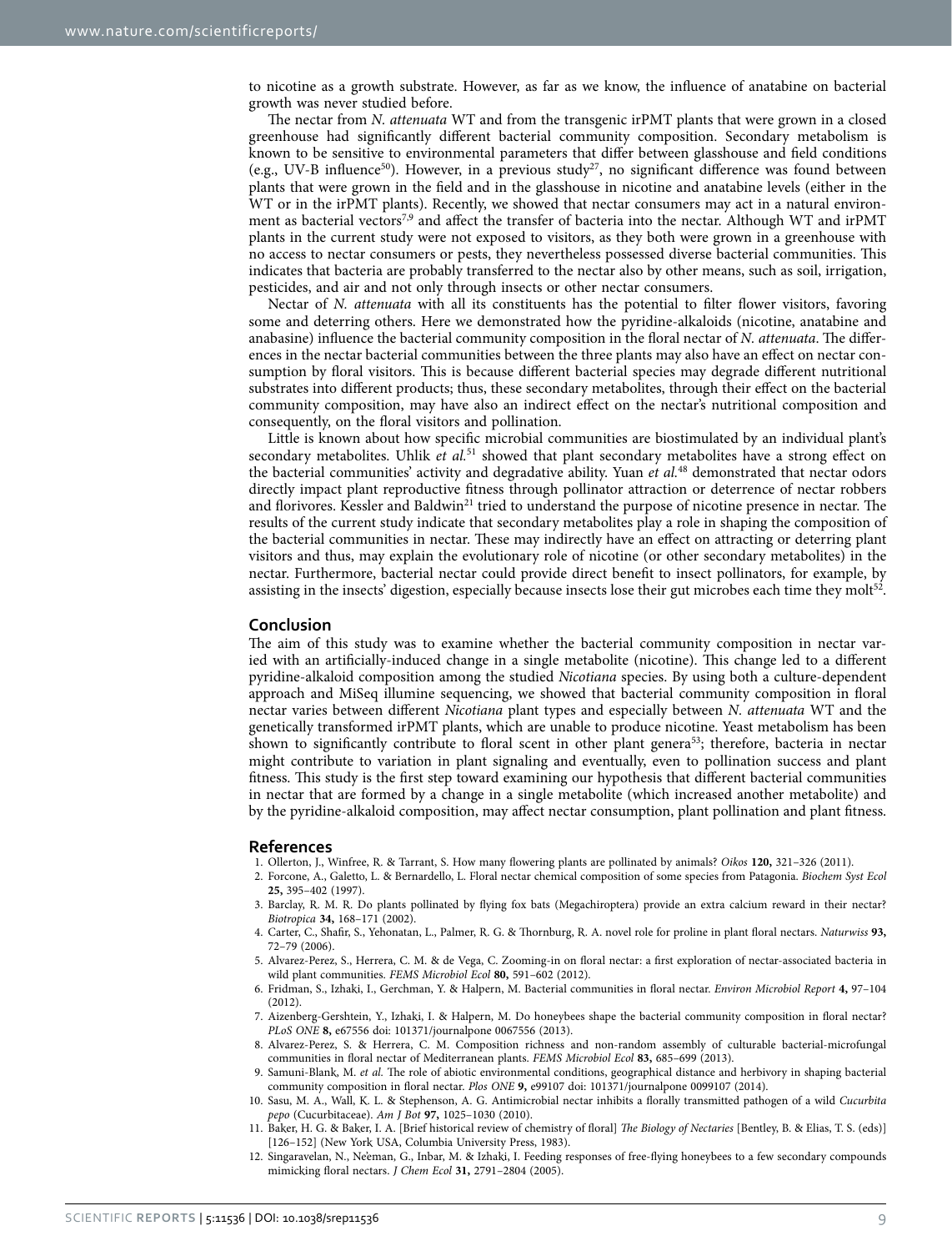- 13. Singaravelan, N. *et al.* The effects of nectar-nicotine on colony fitness of caged honeybees. *J Chem Ecol* **32,** 49–58 (2006).
- <span id="page-9-0"></span>14. Baker, H. G. & Baker, I. [Studies of nectar-constitution and pollinator-plant coevolution] *Coevolution of Animals and Plants: symposium V first international congress of systematic and evolutionary biology Boulder Colorado August 1973* [Gilbert, L. E. & Raven, P. H. (eds)] [100–140] (University of Texas Press, Austin, 1975).
- 15. Baker, H. G. [Chemical aspects of the pollination biology of woody plants in the tropics] *Tropical trees as living systems* [Tomlinson, P.B. & Zimmerman, M.H.] [57–82] (Cambridge University Press, Cambridge, 1978).
- 16. Rhoades, D. F. & Bergdahl, J. C. Adaptive significance of toxic nectar. *Am Nat* **117,** 798–803 (1981).
- <span id="page-9-1"></span>17. Wink, M. Functions of Plant Secondary Metabolites and Their Exploitation in Biotechnology. *Boca Raton FL USA: CRC Press.* (1999).
- <span id="page-9-2"></span>18. Wang, M. *et al.* Nicotine degradation by two novel bacterial isolates of *Acinetobacter sp*. TW and *Sphingomonas sp*. TY and their responses in the presence of neonicotinoid insecticides. *World J Microbiol Biotechnol* **27,** 1633–1640 (2011).
- <span id="page-9-3"></span>19. Chintapakorn, Y. & Hamill, J. D. Antisense-mediated down-regulation of putrescine N-methyltransferase activity in transgenic *Nicotiana tabacum* L. can lead to elevated levels of anatabine at the expense of nicotine. *Plant Mol Biol* **53,** 87–105 (2003).
- <span id="page-9-4"></span>20. Baldwin, I. T., Karb, M. J. & Ohnmeiss, T. E. Allocation of nitrate to nicotine after leaf damage: production and turnover of a damaged-induced mobile defense. *Ecol* **75,** 1703–1713 (1994).
- <span id="page-9-5"></span>21. Kessler, D., & Baldwin, I. T. Making sense of nectar scents: the effects of nectar secondary metabolites on floral visitors of Nicotiana attenuata. *Plant J* **49,** 840–854 (2006).
- <span id="page-9-6"></span>22. Belisle, M., Peay, K. G. & Fukami, T. Flowers as islands: spatial distribution of nectar-inhabiting microfungi among plants of Mimulus aurantiacus: a hummingbird-pollinated shrub. *Microb Ecol* **63,** 711–718 (2012).
- <span id="page-9-7"></span>23. Adler, L. S., & Irwin, R. E. Ecological costs and benefits ofdefenses in nectar. *Ecology* **86,** 2968–2978 (2005).
- <span id="page-9-8"></span>24. Tadmor-Melamed, H. *et al.* Limited ability of Palestine sunbirds (*Nectarinia osea*) to cope with pyridine alkaloids in nectar of tree tobacco (*Nicotiana glauca*). *Funct Ecol* **18,** 844–850 (2004).
- <span id="page-9-9"></span>25. Baldwin, I. T. An ecologically motivated analysis of plant herbivore interactions in native tobacco. *Plant Physiol* **127,** 1449–458 (2001).
- <span id="page-9-10"></span>26. Kessler, D. *et al.* Unpredictability of nectar nicotine promotes outcrossing by hummingbirds in *Nicotiana attenuata*. *The Plant Journal* **71,** 529–538 (2012).
- <span id="page-9-11"></span>27. Steppuhn, A., Gase, K., Krock, B., Halitschke, R. & Baldwin, I. T. Nicotine's defensive function in nature. *PLOS Biol* **2,** 1074–1080 (2004).
- <span id="page-9-12"></span>28. Lane, D. J. [Nucleic acid techniques in bacterial systematic] [Stackebrandt, E. & Goodfellow, M. (eds)] [115–175] (John Wiley and Sons, New York NY, 1991).
- <span id="page-9-13"></span>29. Sakai, M., Matsuka, A., Komura, T. & Kanazawa, S. Application of a new PCR primer for terminal restriction fragment length polymorphism analysis of the bacterial communities in plant roots. *J Microbiol Methods* **59,** 81–9. (2004).
- <span id="page-9-14"></span>30. Kim, O. S. *et al.* Introducing EzTaxon-e: a prokaryotic 16S rRNA gene sequence database with phylotypes that represent uncultured species. *Int J Syst Evol Microbiol* **62,** 716–721 (2012).
- <span id="page-9-15"></span>31. Tamura, K. *et al.* MEGA5: Molecular Evolutionary Genetics Analysis using maximum likelihood evolutionary distance and maximum parsimony methods. *Mol Biol Evol* **28,** 2731–2739 (2011).
- <span id="page-9-16"></span>32. Jukes, T. H. & Cantor, C. R. [Evolution of protein molecules] *Mammalian Protein Metabolism London* [Munro, H.N.] [121–132] (Academic Press New York NY, 1969).
- <span id="page-9-17"></span>33. Lozupone, C., & Knight, R. UniFrac: a new phylogenetic method for comparing microbial communities. *Appl Environ Microbiol* **71,** 8228–8235 (2005).
- <span id="page-9-18"></span>34. Martin, A. P. Phylogenetic approaches for describing and comparing the diversity of microbial communities. *Appl Environ Microbiol* **68,** 3673–3682 (2002).
- <span id="page-9-19"></span>35. Moonsamy, P. V. *et al.* High throughput HLA genotyping using 454 sequencing and the Fluidigm Access Array™ system for simplified amplicon library preparation. *Tissue Antigens* **81,** 141–149 (2013).
- <span id="page-9-20"></span>36. Caporaso, J. G. *et al.* Ultra-high-throughput microbial community analysis on the Illumina HiSeq and MiSeq platforms. *ISME J* **6,** 1621–1624 (2012).
- <span id="page-9-21"></span>37. Schloss, P. D. *et al.* Introducing mothur: open-source platform-independent community-supported software for describing and comparing microbial communities. *Appl Environ Microbiol* **75,** 7537–7541 (2009).
- <span id="page-9-22"></span>38. Kozich, J. J., Westcott, S. L., Baxter, N. T., Highlander, S. K. & Schloss, P. D. Development of a dual-index sequencing strategy and curation pipeline for analyzing amplicon sequence data on the MiSeq Illumina sequencing platform. *Appl Environ Microbiol* **79,** 5112–5120 (2013).
- <span id="page-9-23"></span>39. Edgar, R. C., Haas, B. J., Clemente, J. C., Quince, C. & Knight, R. UCHIME improves sensitivity and speed of chimera detection. *Bioinformatics* **27,** 2194–2200 (2011).
- <span id="page-9-25"></span><span id="page-9-24"></span>40. Chao, A. Non-parametric estimation of the number of classes in a population. *Scand J Stat* **11,** 265–270 (1984).
- 41. Hughes, J. B., Hellmann, J. J., Ricketts, T. H. & Bohannan, B. J. M. Counting the uncountable: statistical approaches to estimating microbial diversity. *Appl Environ Microbiol* **67,** 4399–4406 (2001).
- <span id="page-9-26"></span>42. Chao, A. Estimating the population size for capture-recapture data with unequal catchability. *Biometrics* **43,** 783–791 (1987).
- <span id="page-9-27"></span>43. Chao, A., Chazdon, R. L., Colwell, R. K. & Shen, T. J. A new statistical approach for assessing similarity of species composition with incidence and abundance data. *Ecol Lett* **8,** 148–159 (2005).
- <span id="page-9-28"></span>44. Glendinning, J. I. How do herbivorous insects cope with noxious secondary plant compounds in their diet? *Entomol Exp Appl* **104,** 15–25. (2002).
- <span id="page-9-29"></span>45. Pavia, C. S., Pierre, A. & Nowakowski, J. Antimicrobial activity of nicotine against a spectrum of bacterial and fungal pathogens. *J Med Microbiol*; **49,** 675–676 (2000).
- <span id="page-9-30"></span>46. Baikenova, G. G., Abdulina, G. A., Gazaliev, A. M., Fazylov, S. D. & Kudaibergenova, S.Z. h. synthesis and antimicrobial activity of anabasine, piperidine, and morpholine dithiocarbamates. *Pharm Chem J* **38,** 19–20 (2004).
- <span id="page-9-31"></span>47. Kulakov, I. V., Nurkenov, O. A., Akhmetova, S. B., Seidakhmetova, R. B. & Zhambekov, Z. M. Synthesis and antibacterial and antifungal activities of thiourea derivatives of the alkaloid anabasine. *Pharm Chem J* **45,** 15–18 (2011).
- <span id="page-9-32"></span>48. Yuan, Y. J. *et al.* Isolation and preliminary characterization of a novel nicotine-degrading bacterium *Ochrobactrum* intermedium DN2. *Int Biodeter Biodegr* **56,** 45–50 (2005).
- <span id="page-9-33"></span>49. Brandsch, R. Microbiology and biochemistry of nicotine degradation. *Appl Microbiol Biotechnol* **69,** 493–498 (2006).
- <span id="page-9-34"></span>50. Caldwell, M. M., Robberecht, R., & Flint, S. D. Internal filters: Prospects for UV acclimationin higher plants. *Physiol Plant* **58,** 445–450 (1983).
- <span id="page-9-35"></span>51. Uhlik, O. *et al.* Plant secondary metabolite-induced shifts in bacterial community structure and degradative ability in contaminated soil. *Appl Microbiol Biotechnol* **97,** 9245–9256 (2013).
- 52. Helmut, K. & Varma, A. *Intestinal Microorganisms of Termites and Other Invertebrates* [Helmut, K. & Varma, A.] (Spriner-Verlag Berlin Heidelberg, 2006).
- <span id="page-9-36"></span>53. Pozo, M. I., de Vega, C., Canto, A. & Herrera, C. M. Presence of yeasts in floral nectar is consistent with the hypothesis of microbial-mediated signaling in plant-pollinator interactions. *Plant Signal Behav* **4,** 1102–1104 (2009).